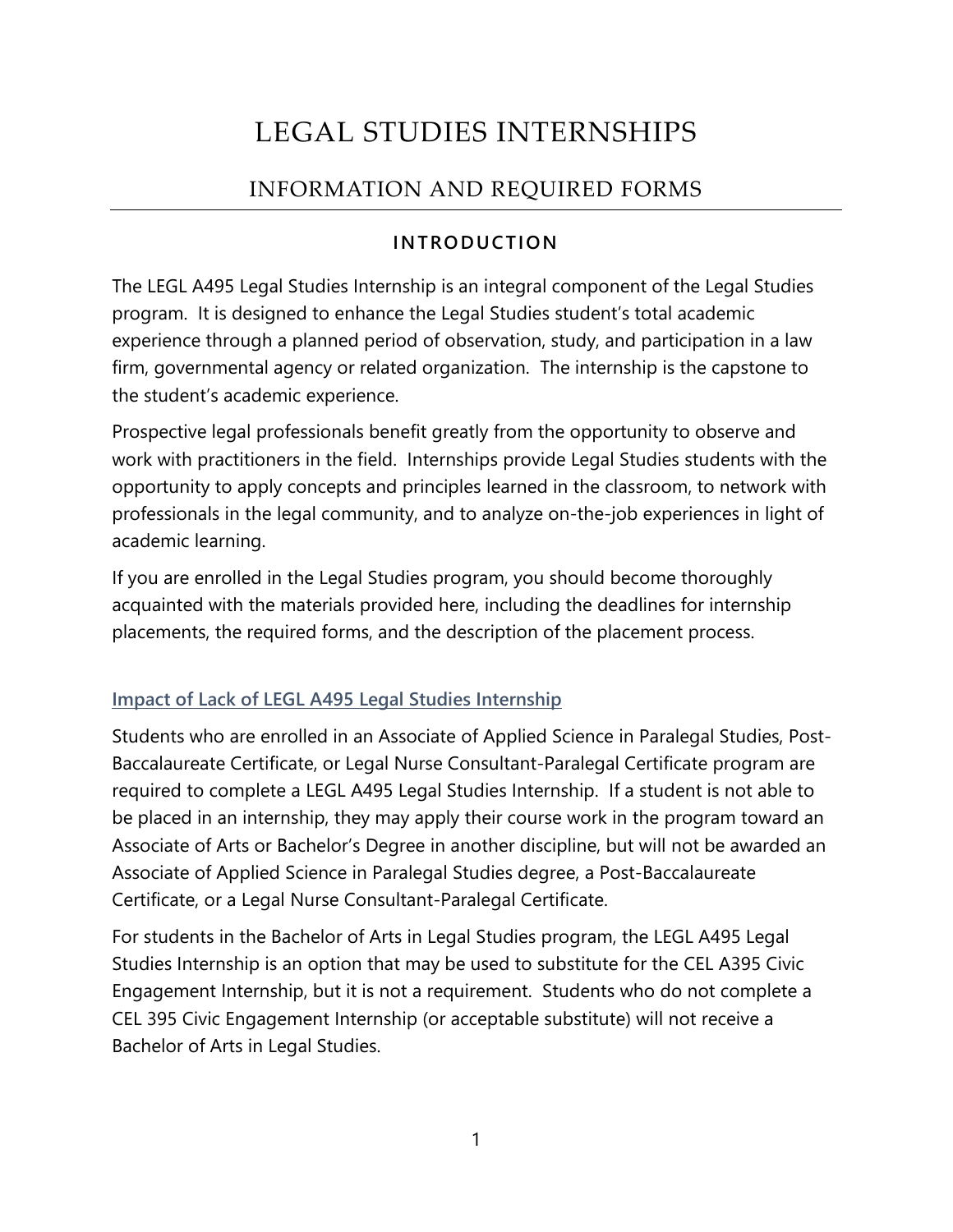# **GETTING STARTED**

# **1. MARK THE DEADLINE IN YOUR CALENDAR!**

Successful legal professionals know the critical importance of identifying and meeting deadlines. Successful interns are no different. The first deadline facing a prospective Legal Studies intern occurs well in advance of the semester in which the internship will occur.

LEGL A495 Legal Studies Internships must be established in the Fall or Spring Semester **prior** to the semester in which the internship will occur. Applications for fall internships must be submitted by the announced deadline in the prior Spring Semester. Applications for spring internships must be submitted by the announced deadline in the prior Fall Semester.

#### **Deadlines**

*To perform your internship during this semester:*

*Your application materials must be received by the Internship Coordinator by this date:*

| Spring Semester, 2022 | October 15, 2021  |
|-----------------------|-------------------|
| Fall Semester, 2022   | February 18, 2022 |
| Spring Semester, 2023 | October 21, 2022  |
| Fall Semester, 2023   | February 17, 2023 |
| Spring Semester, 2024 | October 20, 2023  |
| Fall Semester, 2024   | February 16, 2024 |
| Spring Semester, 2025 | October 18, 2024  |
| Fall Semester, 2025   | February 14, 2025 |
| Spring Semester, 2026 | October 17, 2025  |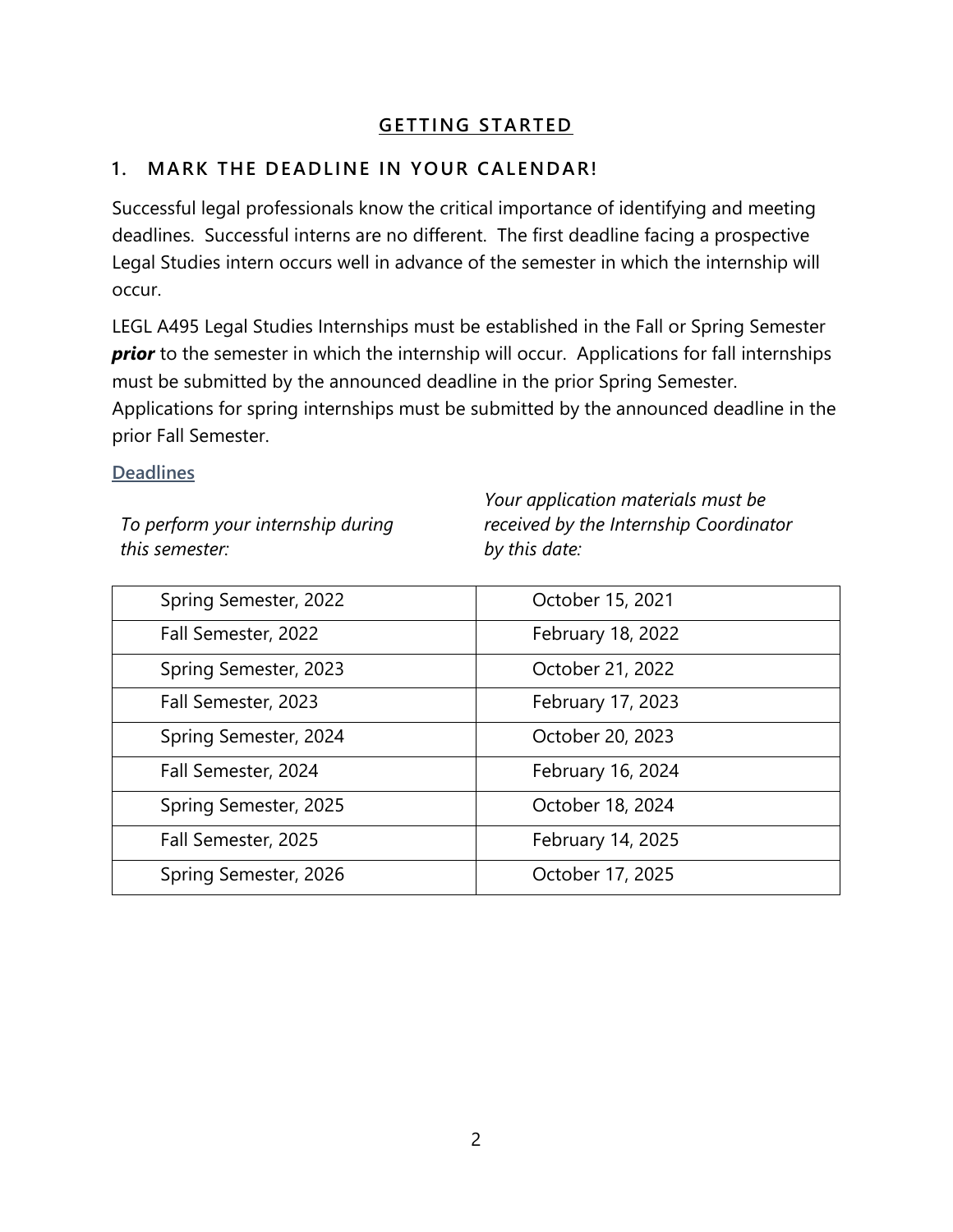## **2. MEET GENERAL REQUIREMENTS**

### • **Full Major Status**

To be eligible for a LEGL A495 Legal Studies Internship placement, you must be a full major in Paralegal Studies or Legal Studies. If you have not changed your degree status from pre-major to major, your application will be rejected.

## • **GPA 2.0 or Higher in LEGL Courses**

LEGL A495 Legal Studies Internship applicants must have a cumulative GPA of at least 2.0 in Legal Studies courses to be placed in an internship. You are required to demonstrate your competency by earning a C or better in these courses in order to obtain the certificate or degree. If you are required to re-take a course to improve your grade in order to earn your certificate or degree, the course must be completed with the minimum grade required before you are eligible for the internship.

## • **Prerequisites Completed**

Completion of the following Legal Studies core courses is required for placement in the LEGL A495 Legal Studies Internship: LEGL A101; LEGL A215; and LEGL A367 with a C or better.

LEGL A356 is strongly recommended for all internships, and LEGL A377 is strongly recommended for any internship in a criminal law setting. At the discretion of the Internship Coordinator, an internship application may be accepted from students who are completing the final core course(s) in the same semester as the internship (*e.g*., Trial and Advanced Litigation Processes).

#### • **Background Checks**

Many firms and agencies enforce standards requiring background checks. Consequently, you may be required to authorize related investigations and background checks as a condition of acceptance. Some students, because of their work history or history of criminal convictions, may not meet agency or law firm standards for placement. The University cannot require agencies or firms to accept students, and cannot guarantee that every student will be placed in an internship.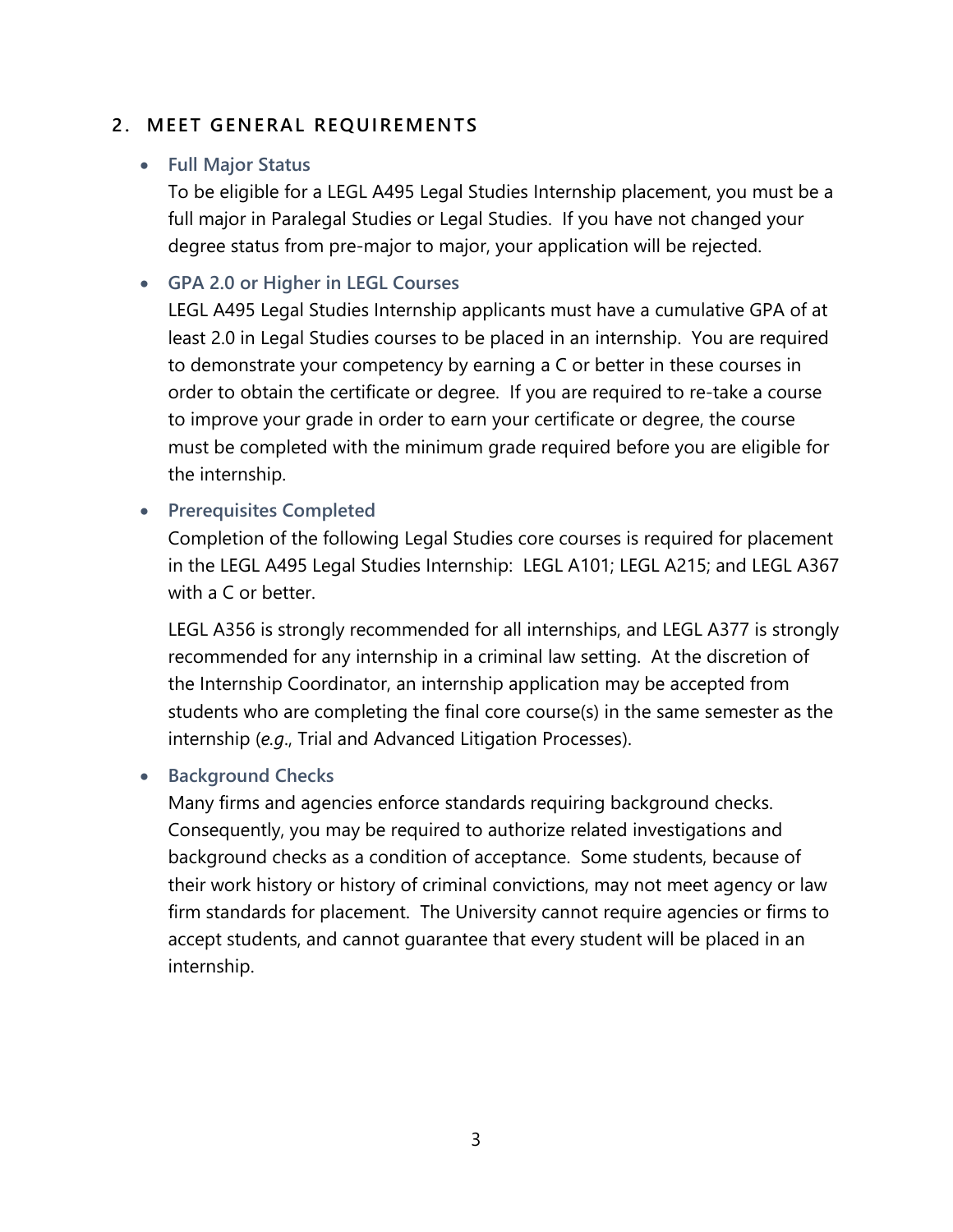# **CONSIDER YOUR PLACEMENT OPTIONS**

Intern placement involves a competitive process in which students apply for positions in non-profit entities, governmental agencies and law firms that have a formal Memorandum of Agreement with the UAA Justice Center. While more than one intern may be seeking a particular placement, factors such as each individual's interests and educational needs are considered by the Internship Coordinator when choosing where placement is sought.

The Internship Coordinator keeps a list of placement sites that have contracted with the Justice Center. Before you submit your application materials, review the list and identify *at least three placement sites* in which you are interested. You will need to include this information on your application form.

If you are currently employed at a law firm or if you have a placement in mind, the first step is always to discuss this with the Internship Coordinator. However, to ensure that the internship results in a significant educational experience, in most circumstances you will not be placed with an organization with whom you are, or have been employed. At the discretion of the Internship Coordinator, placements with existing employers may be approved under strict requirements.

After you file your application, the Internship Coordinator will contact your identified sites to determine if there is a need or desire for an intern during the semester. You should not contact the placement site. This policy is not designed to constrain development of new placements, but to maintain the integrity of the internship program.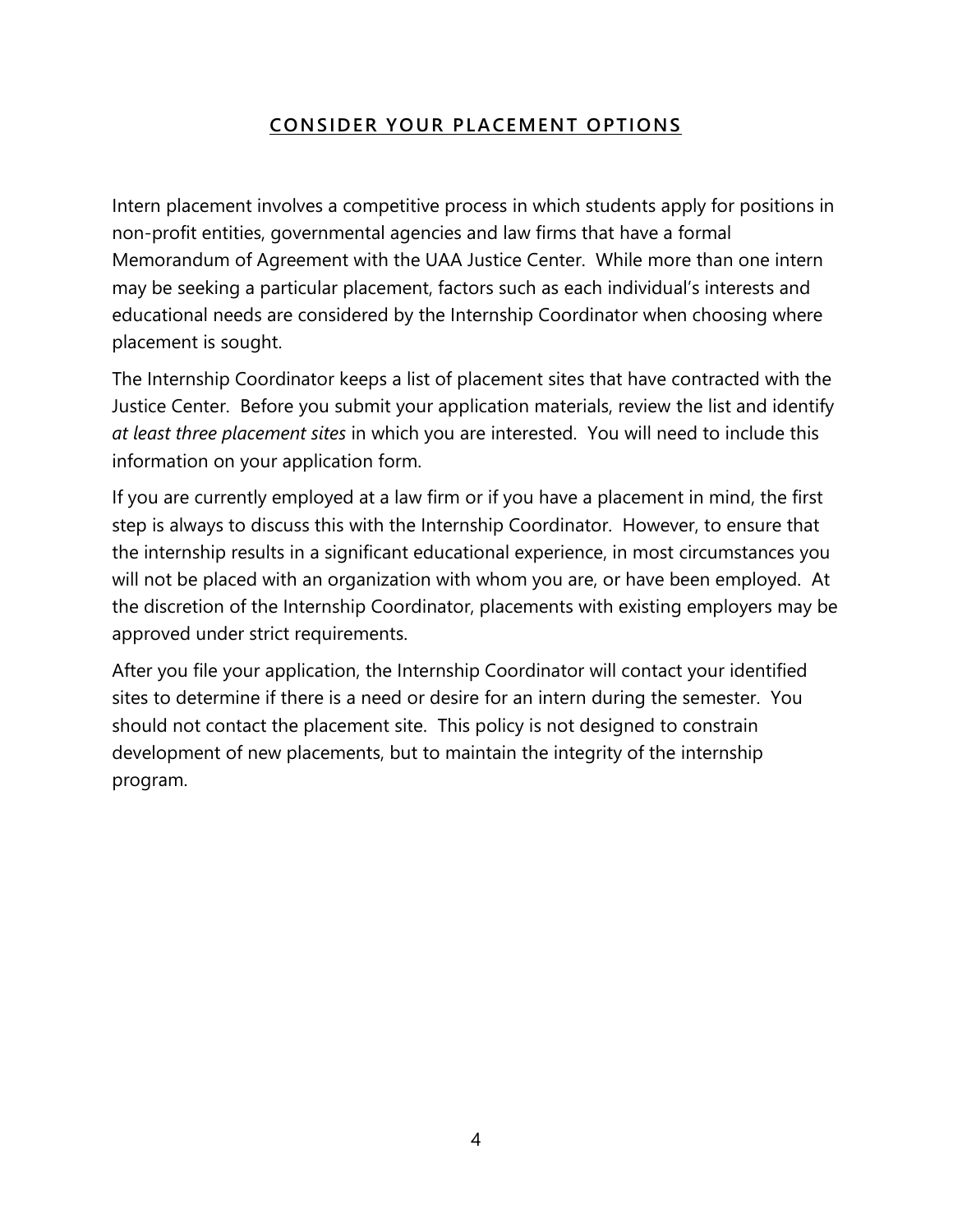# **COMPLETE THE APPLICATION PROCESS**

#### **1. Complete Application Materials.**

All the application materials must be completed before the student will be considered for placement in a Legal Studies internship. The required materials include FORMS, RESUME, and WRITING SAMPLE.

The required FORMS include:

- 1. Internship Application form;
- 2. Legal Studies Internship Student Participation Consent form;
- 3. Academic Petition requesting that LEGL A495 be substituted for CEL A395;
- 3. Insurance Election / Rejection form;
- 4. Internship Information Release, FERPA Release, and Release of Liability form;
- 5. UAA Claim Release form; and
- 6. UAA Acknowledgement of Title IX Information form.

All required forms are included with this document, in hard copy or as fillable pdf forms in electronic form. If you are completing the forms electronically, print them for signature. In addition to your required forms, you must also submit:

- 7. Current RESUME,\* and a
- 8. WRITING SAMPLE.\*\*

\*You may seek help with your resume at the Career Exploration & Services Center located on the ground floor of the Student Union.

\*\*The writing sample should be work taken from one of your law classes, *ideally something less than five pages*. If the paper was returned to you with instructor comments, submit it with the instructor comments, and also submit a clean copy of the work reflecting your revisions based on your instructor's comments.

You may be required to revise the writing sample in preparation for placement with an internship firm, agency or organization.

**2. File Your Application Packet on Time.**

Double-check the deadline date!

Assemble your Application Packet with your application on top, followed by your resume and writing sample, then the required forms as listed above. Submit your packet as soon as completed, but no later than 5:00 p.m. on the due date. To submit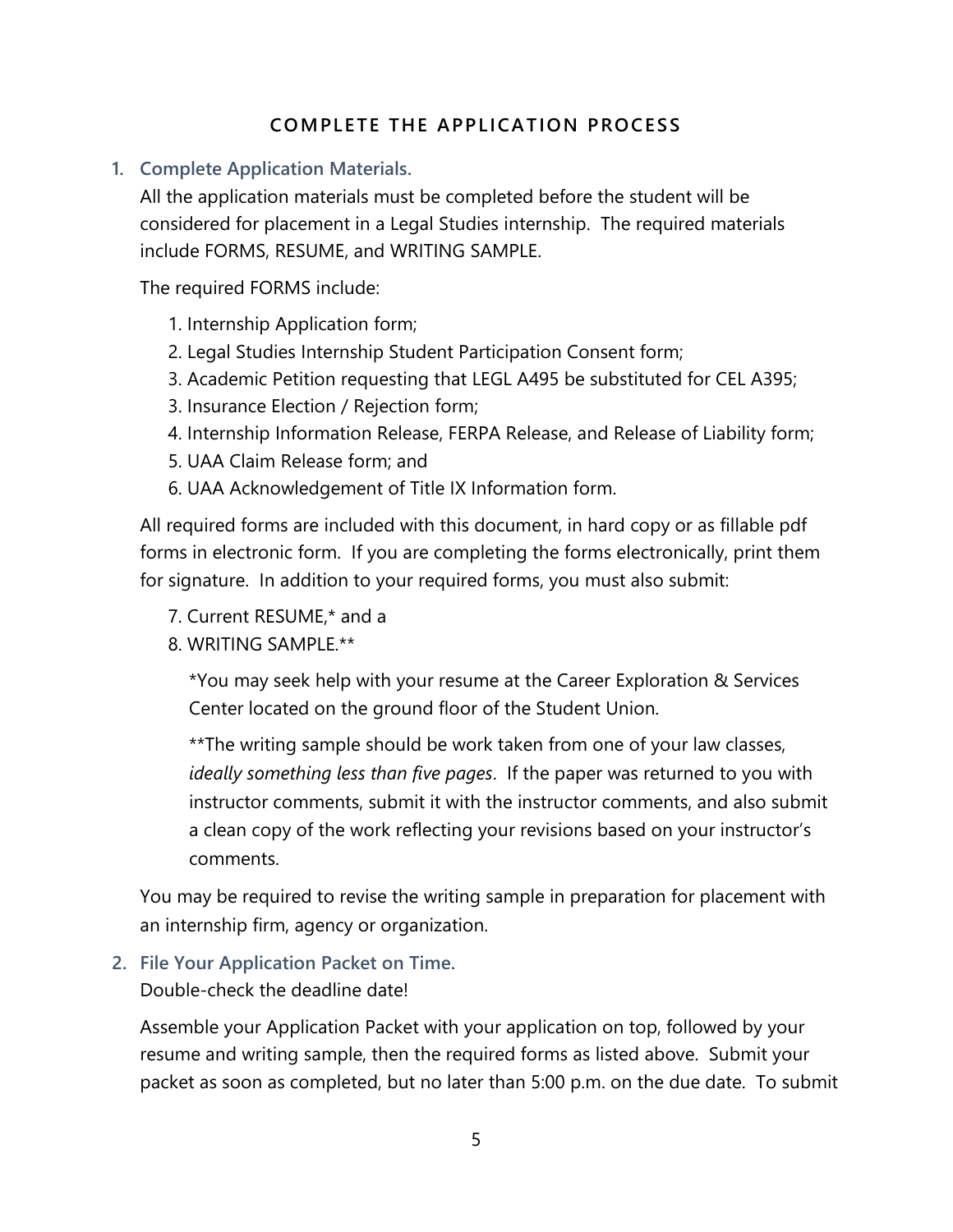your application you must scan the entire application as one PDF and send it to the Internship Coordinator via email. Hand-delivered, faxed, or incomplete internship packets will not be accepted, nor will packets submitted as .tif or .img files.

# **3. Register for LEGL A495 Legal Studies Internship.**

It's important to realize that the Legal Studies Internship is a class, and you will need to register for LEGL A495 just as you would for any other class! Important details are:

- **Do not wait for placement to register – you may be too late to enter the class.**
- **You must have instructor approval to register, so communicate with the Internship Coordinator prior to attempting to register.**
- **Once registered, begin reading materials and submitting required assignments on Blackboard.**
- **If no placement is confirmed before the drop deadline, you will be allowed to drop the course.**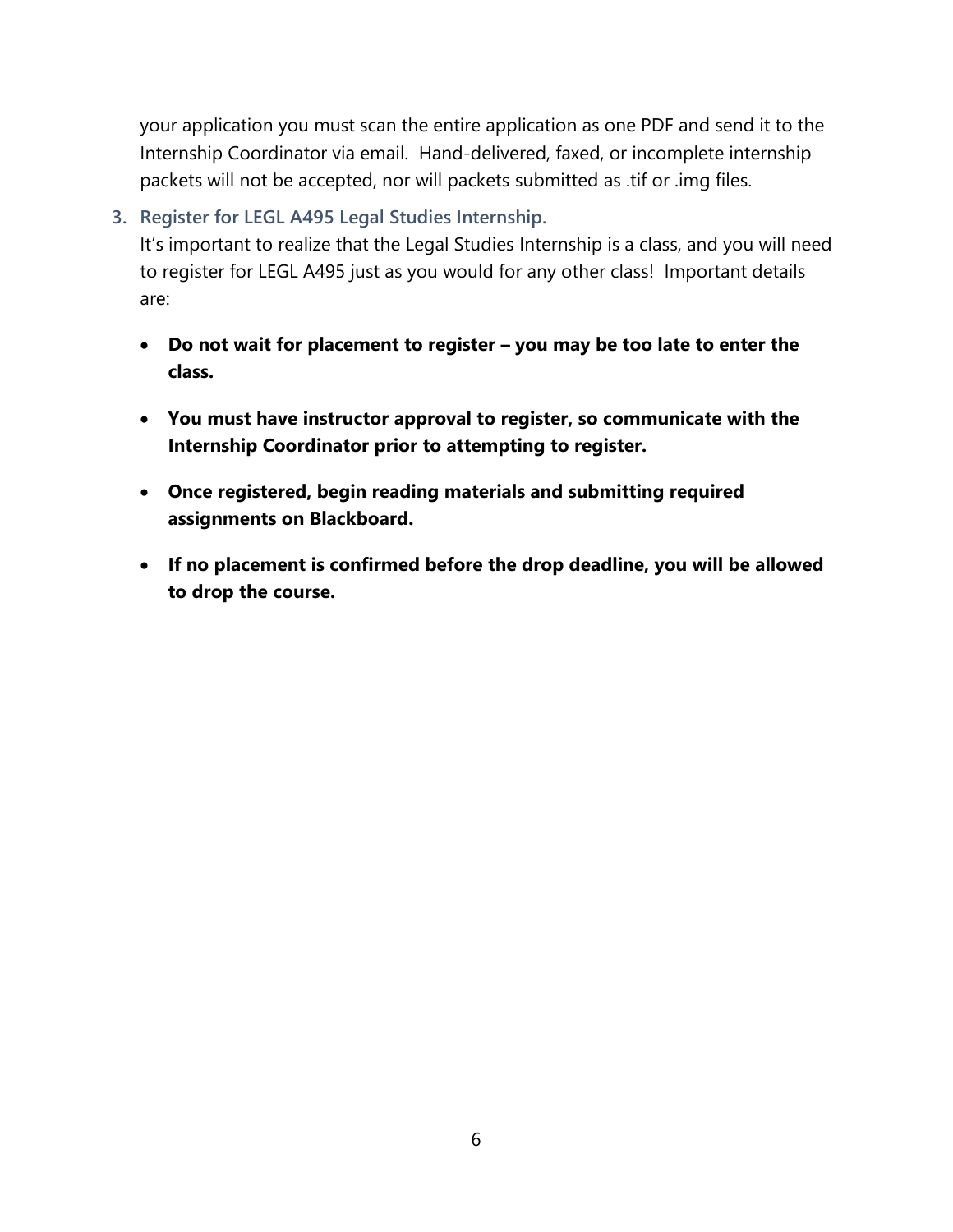#### **RECAP OF THE PLACEMENT PROCESS, START TO FINISH**

Once you have decided which semester you hope to complete your LEGL A495 Legal Studies Internship in, follow these steps:

- $\Box$  Mark the applicable deadline!
- $\Box$  Complete the application materials.
- $\Box$  Submit the completed application materials by the deadline.
- $\Box$  Receive notice that your application was accepted and placement will be attempted.
- $\Box$  Meet with Internship Coordinator to finalize potential placement site (law firm, agency or related organization). You will need to sign a log sheet for your file.
- $\Box$  Your resume, transcript, and writing sample are sent to the potential placement site for consideration.
- $\Box$  Interested placement site(s) will contact you directly to schedule an interview.
- $\Box$  Attend the interview, dressed professionally and prepared for questions.
- $\Box$  If you are accepted for placement by the firm, agency or other organization, they will contact you directly. You are responsible for informing the Internship Coordinator of the interview and a subsequent placement.
- $\Box$  If you are declined for placement by the firm, agency or other organization, they will contact the Internship Coordinator who will inform you. In that event, you will meet with Internship Coordinator to select second-round options and address deficiencies identified by the first potential placement site.
- $\Box$  Complete your Learning Contract with your site supervisor and submit it on Blackboard for approval. A Learning Contract must be approved before you begin work! To help you draft your Learning Contract, a sample Learning Contract is available in the course Blackboard shell.
- $\Box$  Sign the approved Learning Contract, obtain the site supervisor's signature, and drop it by the Justice Center for placement in your file. Alternatively, you may scan the signed contract as a .pdf and attach it to an e-mail to the Internship Coordinator.
- $\Box$  Once the internship is completed, submit the Academic Petition to substitute LEGL A495 for CEL A395 at the Justice Center.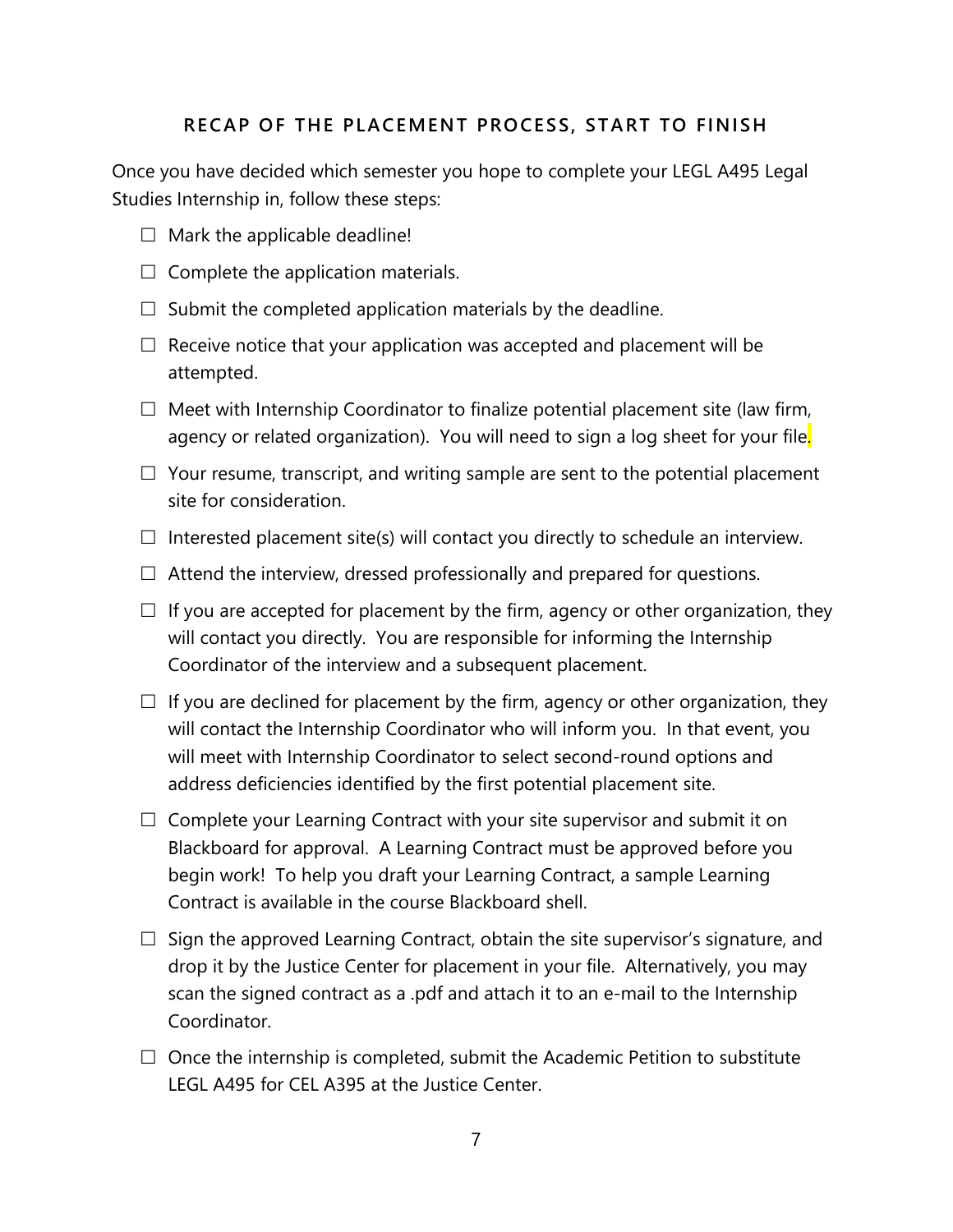## **FREQUENTLY ASKED QUESTIONS**

#### **1. Will I be paid?**

Most internships are unpaid. Many organizations reimburse interns for mileage, parking, and related costs incurred in the performance of the intern's duties. When pay is available, it usually ranges from minimum wage to \$14 per hour.

#### **2. Is it likely that my internship will turn into a full-time job after graduation?**

Permanent placement is not a goal of the internship program. Permanent placements have occurred, but are uncommon.

#### **3. Will the University find me a LEGL A495 Legal Studies Internship placement?**

The Internship Coordinator will work with you and potential placement sites to establish your internship. However, there are occasionally impediments to placement arising from a student's work history or history of criminal conviction(s). The Internship Coordinator cannot guarantee that every student will be placed.

#### **4. I work at a law firm, so may I serve a LEGL A495 Legal Studies Internship there?**

Generally, no. The goals of the internship program include providing you with the opportunity to apply and extend your academic experience in a professional setting. Your internship should support your classroom-based instruction and increase your understanding of its relevance. You should be adding to your set of professional skills in meaningful ways. If an internship can be developed that will achieve the course objectives and goals at your place of employment, an internship at your current law firm might be approved. Do not count on that; it's not a guarantee.

# **5. How many hours do I have to work to satisfy the LEGL A495 Legal Studies Internship requirement?**

You are required to perform a minimum of 225 hours of organized and approved work in the law firm, agency or organization. This work must be supervised, though each of the 225 hours need not occur in the physical confines of the placement site. Hours spent at the law library or conducting field interviews, for example, are clearly hours spent in completion of your internship responsibilities. Think of your internship hours as analogous to "billable time."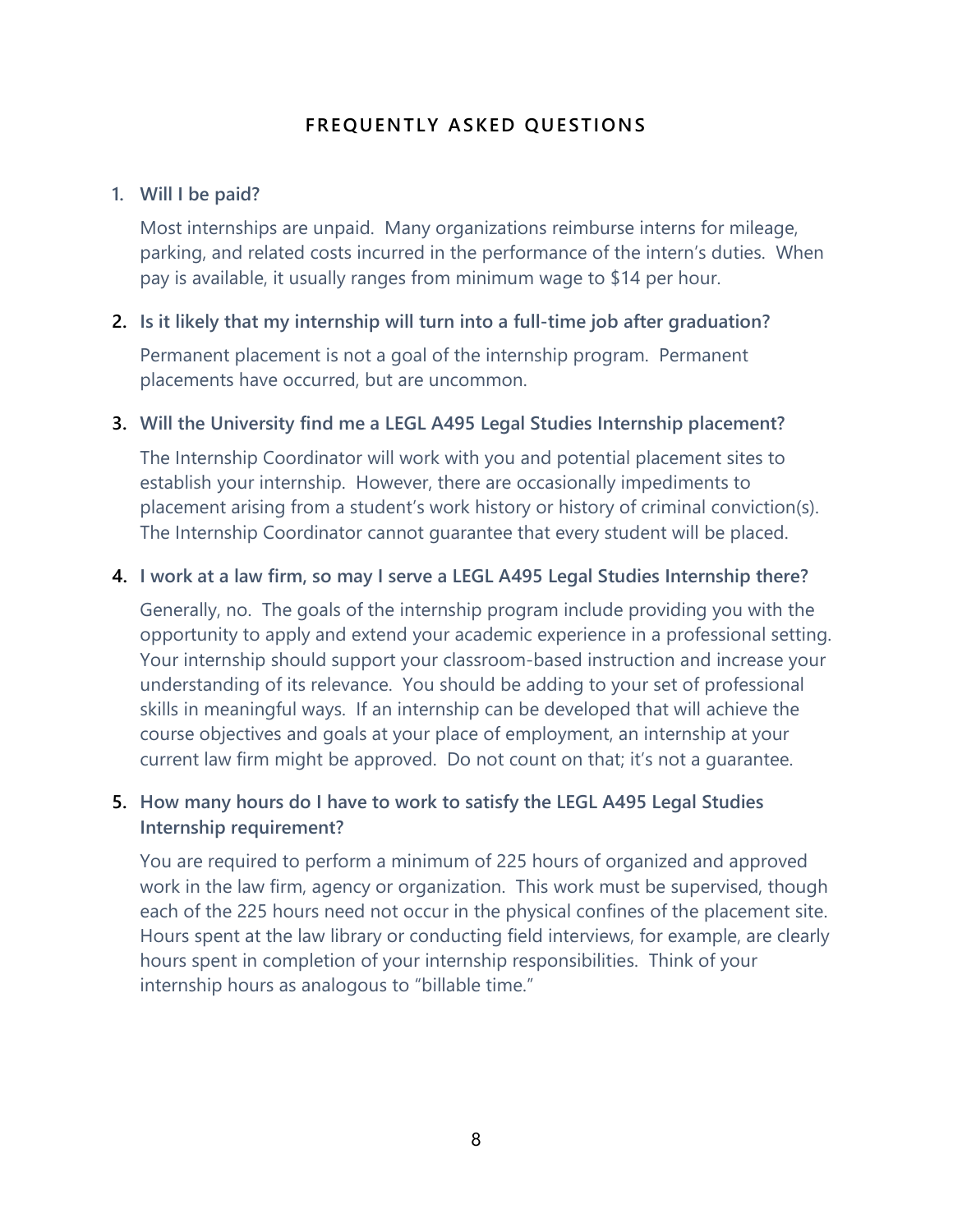## **6. How am I supposed to complete an internship of 225 hours if I already work full time, take classes, and have a family?**

By the time you are qualified to serve your internship, you have completed other Legal Studies core courses. Throughout that course work, you've been required to prioritize effectively, engage in problem solving, identify available resources and figure out how best to access them. Those same lessons apply here. If you have too many other commitments that take priority over the internship, you should reconsider your decision to complete your LEGL A495 Legal Studies Internship at this time. You should also discuss the challenges you face with the Internship Coordinator, who may be able to help you strategize ways to reach your goal.

#### **7. LEGL A495 is a course, so will I have assignments?**

Yes. The first assignment is your Learning Contract that you negotiate with your site supervisor. You will have to complete journal entries for every work day, submitted at least bi-weekly on Blackboard. You need to meet 3 times with the Internship Coordinator (once at the half-way point on site). You need to write a paper at the end of your internship and submit your supervisor's evaluation.

#### **8. What is the Learning Contract, and where do I find one?**

The Learning Contract is an agreement between you, your supervising attorney and the Internship Coordinator. It establishes the purpose and structure of the internship as agreed between you and your placement site, then approved by the Internship Coordinator. The contract is unique to your internship. You are required to draft the contract, and perform your internship according to its terms. A sample is provided.

#### **9. What is the point of the internship journal?**

The journal serves several purposes. First, it documents your compliance with the terms of your internship contract. Second, it identifies the type of work you performed and the work product generated during your internship. Third, it simulates the time management and reporting requirements necessary in most legal practices. Fourth, as a contemporaneous record reflecting on your work and experience, it provides useful information in completing your final paper requirement.

#### **10. What happens if I do not keep up with my journal?**

You are required to submit your journal bi-weekly over Blackboard. This is a compulsory course requirement. Failure to comply with this requirement may result in a faculty-initiated withdrawal from the course, or a "No Pass" grade.